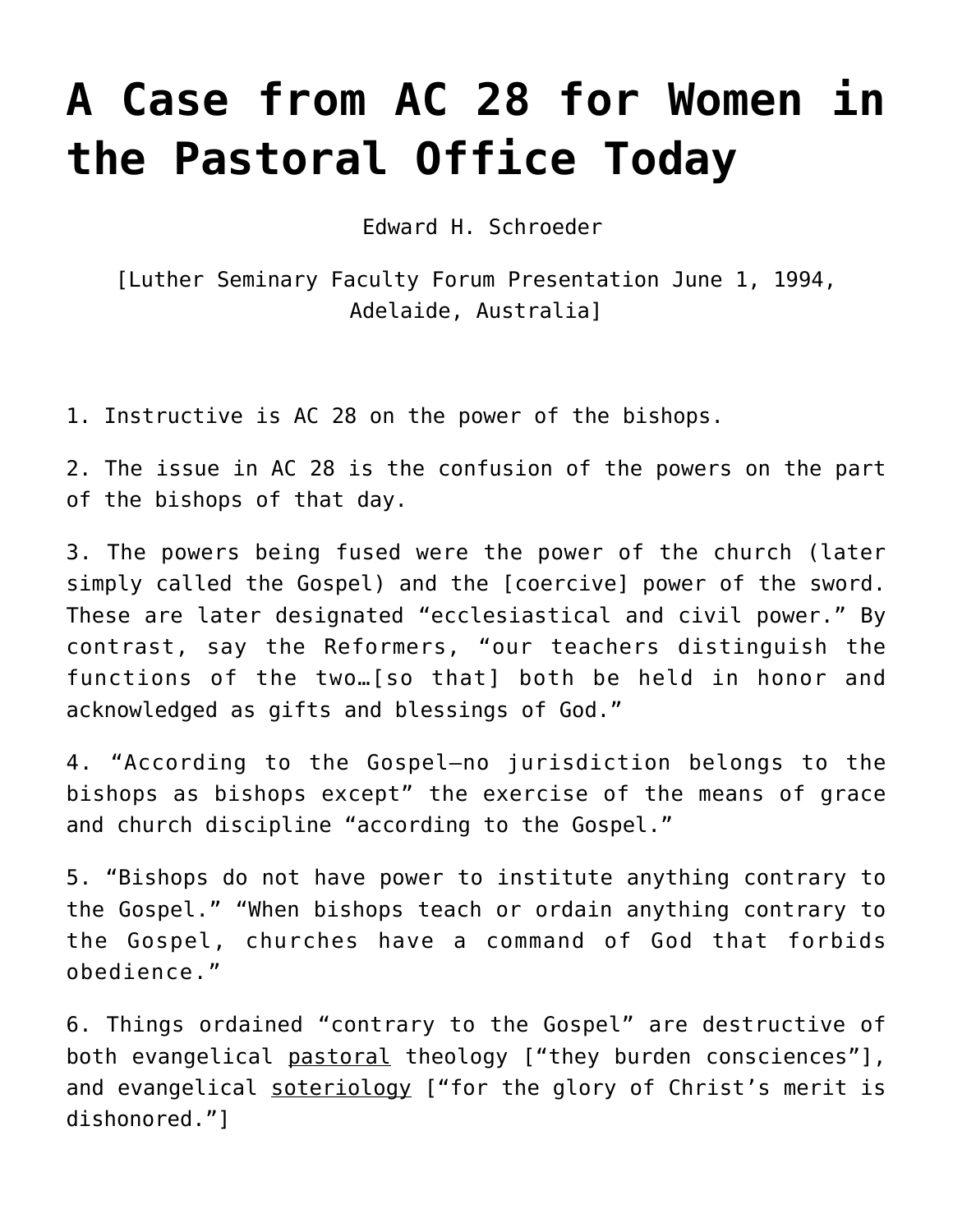7. "Where did the bishops get the right to impose such traditions on the churches & thus ensnare consciences when Peter forbids putting a yoke on the disciples and Paul says [the same thing]?"

8. Often (but not in every case) such references to "requiring" the practice of traditions are linked to justification —"as though they were necessary for justification."

9. Question: can any "requirement" within the church (other than the requirement that the Gospel and Sacraments happen and that discipline be practiced according to the gospel's own norm) ever avoid impacting de justificatione? Note in Apol.4 the brief excursus on the rhetoric of law and Gospel. "Require" is the law's favorite verb. "Offer" (and that "freely") is the Gospel's.

10. No problem, of course, "for bishops or pastors to make regulations so that things in the church be done in good order, but not… that consciences are bound so as to regard these as necessary services."

11. Ambiguous is the matter of "offense." Sometimes the ones whose consciences are burdened by a regulation/restriction are the ones "not to be offended" and "not to be burdened" by enforcing the tradition. Elsewhere the ones "offended" when customary traditions are "omitted" are to be granted consideration.

12. "Abrogating" long-standing traditions begins in the Scriptures themselves, "for after the revelation of the Gospel all ceremonies of the Mosaic law can be omitted." Since Christ himself is source of the abrogation of such traditions, it is a "false notion . . . that Christ commissioned the apostles and bishops to devise new ceremonies which would be necessary for salvation."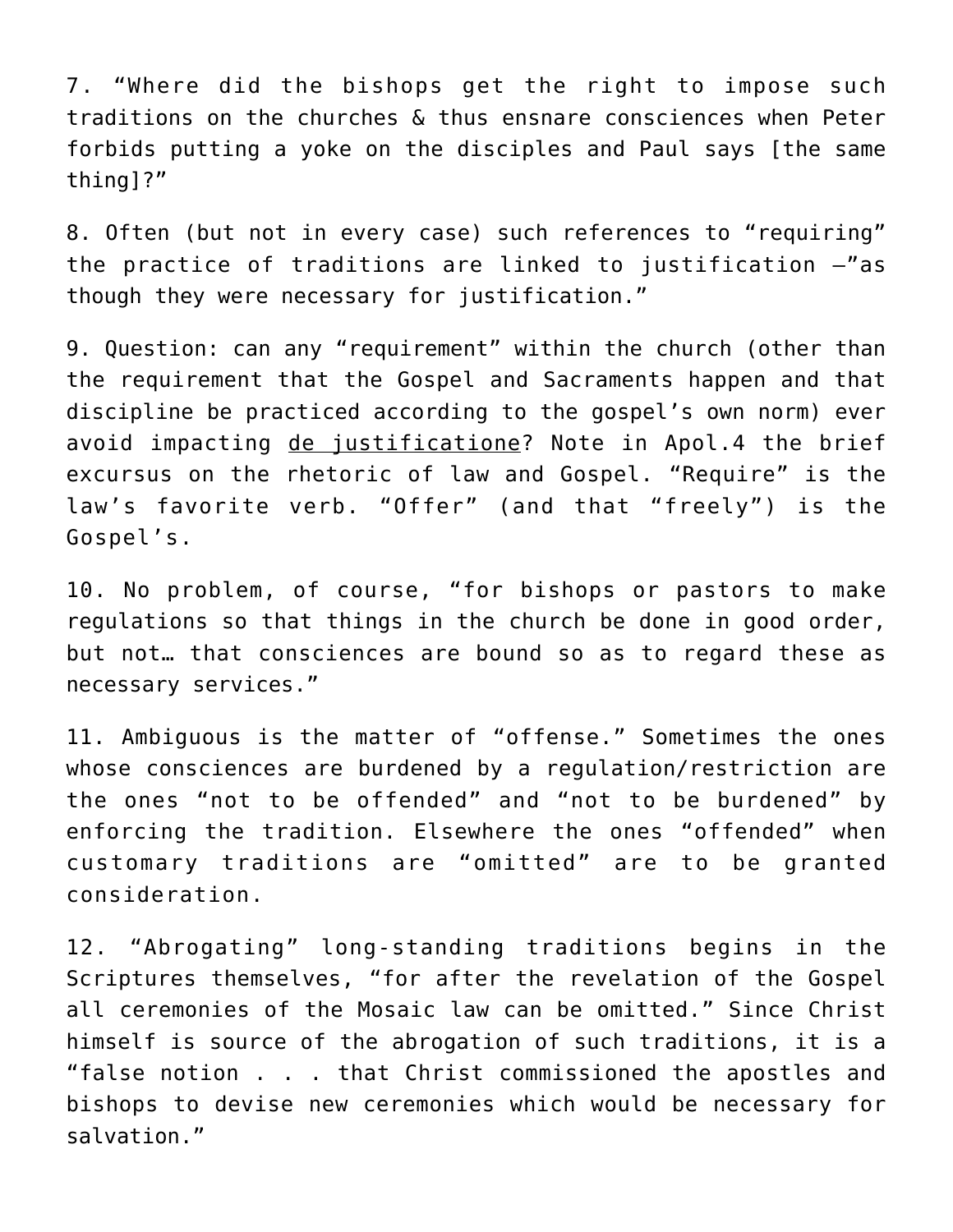13. The deeper root of such false notions is soteriological: "These errors crept into the church when the righteousness of faith was not taught with sufficient clarity." Subsequent moves to tone down the traditions are "but snares of conscience. Although they try to mitigate the traditions, moderation can never be achieved as long as the opinion remains that their observance is necessary. And this opinion must remain where there is no understanding of the righteousness of faith and Christian liberty."

14. Even ordinances "the apostles commanded" are mutable. Cf. "that one should abstain from blood, etc. Who observes this prohibition now? Those who do not observe it commit no sin, for the apostles did not wish to burden consciences with such bondage but forbade such eating for a time to avoid offense. In connection with the decree **one must consider what the perpetual aim of the Gospel is**."

15. "Canons become obsolete from day to day even among those who favor traditions." "Perhaps there were acceptable reasons for these ordinances when they were introduced but they are not adapted to later times." To alter such ordinances "does not impair the unity of the church."

16. Of these bishops, says Melanchthon in conclusion, "we ask for this one thing, that they allow the Gospel to be taught purely and that they relax some few observances that cannot be kept without sin."

17. Women in the pastoral office in Australia today is "adapted to our times." It does indeed alter an apostolic tradition articulated primarily by Paul in some of the congregations in his care. In no way is such an alteration in practice "contrary to the gospel." Au contraire, it is an alteration in "decrees" that "considers what the perpetual aim of the Gospel is." Q.E.D.